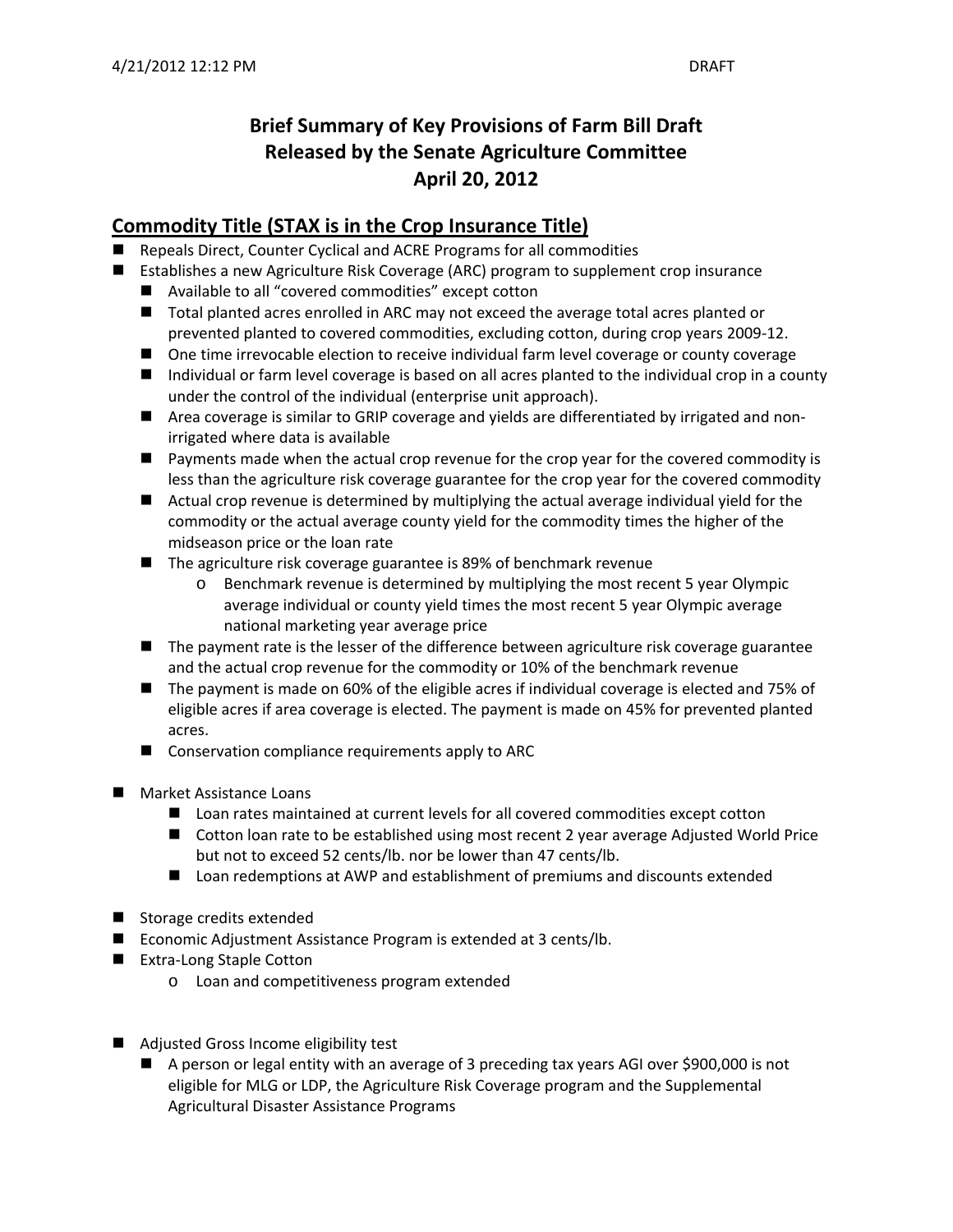- **Payment Limitations** 
	- A person or legal entity may not receive more than \$50,000 in ARC payments (married couples are eligible for \$100,000). The separate limit for peanut producers is extended.
- **Prevention of Deceased Individuals Receiving Payments** 
	- $\blacksquare$  Twice a year the Sec. of Agriculture must reconcile the social security numbers of all Title 1 recipients with the Social Security Administration to determine if individuals are alive
- Tracking of Benefits
	- As soon as practicable after enactment the Secretary may track benefits provided to individuals and entities under Titles 1 and 2

### **Crop Insurance**

- **STAX** 
	- Available not later than 2013 crop year if practicable
	- Provides for coverage of revenue shortfalls between 10% and 30%
	- **Peroducer may select incremental coverage in 5% increments**
	- Coverage based on the higher of the expected price under existing GRIP policies or \$0.65 per pound
	- Yield is the higher of the expected county yield established under area-wide programs or the 5 year Olympic average for the county
		- o When the \$0.65 reference price is equal to or greater than the crop insurance expected price, the Corporation shall reinsure at 100% that portion of the indemnity that is attributable to the difference between the \$0.65 and the expected price established under existing GRIP plans and
		- o The yield shall be 100% reinsured by the Corporation
	- Maximum acres eligible for STAX coverage may not exceed the average total acres planted or prevented from being planted to upland cotton on the farm for the 2009‐2012 crop years
		- o There is a provision for land coming out of CRP to be eligible for STAX
	- **Premium subsidy of 80%**
	- Supplemental Coverage Option (SCO formerly known as TCO)
		- **Product based on an area wide loss basis to cover all or part of the deductible under the** individual coverage if sufficient area data is available
		- Coverage is dollar denominated and cannot exceed 85% of the individual yield or 95% of the area yield-a yield plug of 70% of T may be substituted when calculating individual yields
		- Coverage may not overlap other insurance coverage
		- Coverage is triggered if losses in the area exceed 10% of normal levels
		- If a producer is enrolled in ARC, coverage under SCO is subject to a deductible in an amount equal to 20% of the expected value of the crop covered by the underlying policy
		- **Premium subsidy of 70%**
		- **E** Effective not later than 2013 crop year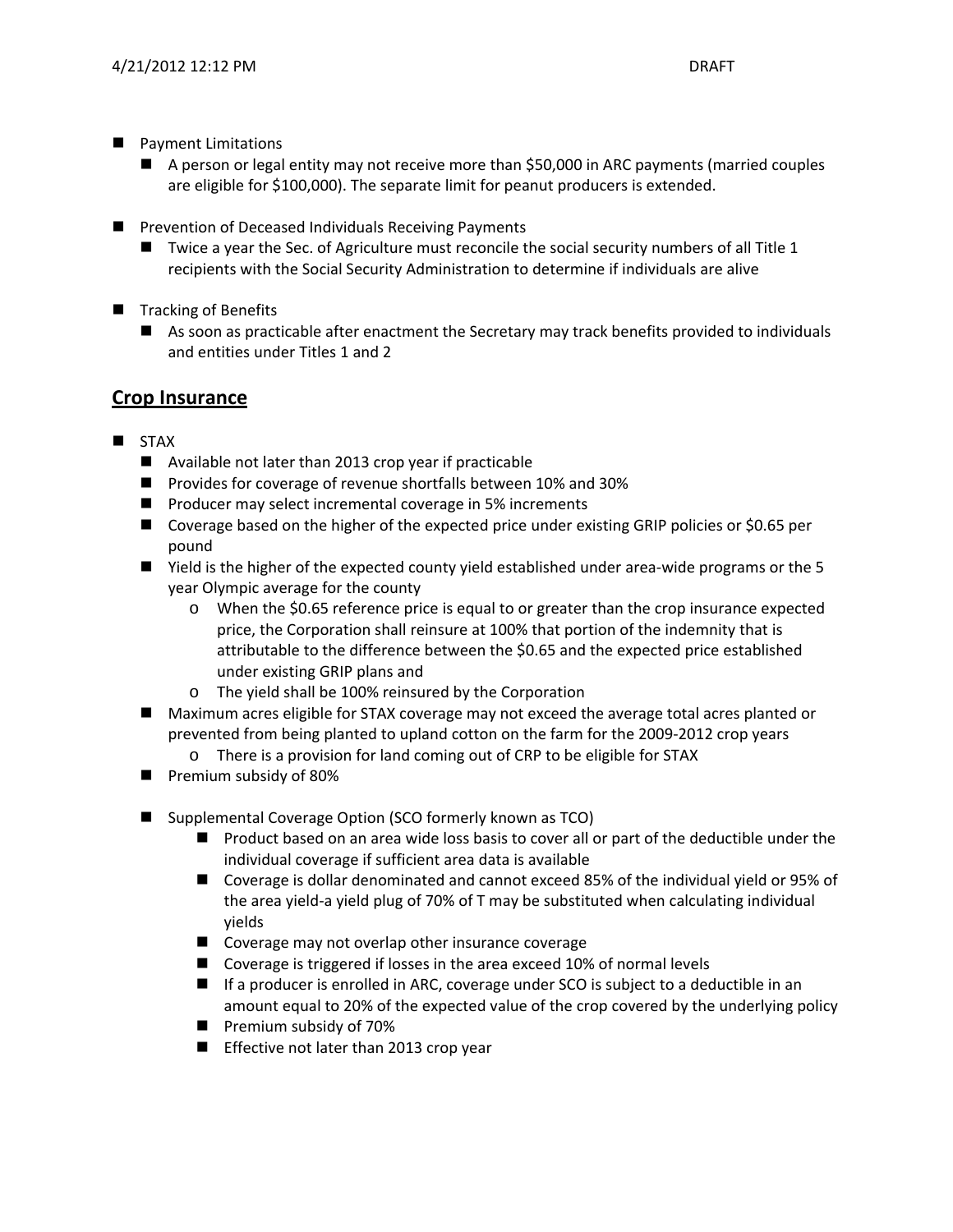- **Permanent Enterprise Unit** 
	- Authorizes a higher premium subsidy for policies under which the insurable unit is a whole farm
- Enterprise Units for Irrigated and Non-irrigated
	- Beginning with 2013 crop year enterprise units may be established for irrigated and non‐irrigated units
- Data Collection
	- Authorizes USDA to use RMA, NASS or both to determine county yield data
	- If sufficient county data is not available other data considered appropriate by the Secretary may be used
- Budget limitations on Renegotiation of the Standard Reinsurance Agreement
	- FCIC Board shall ensure that a new SRA compared to the previous SRA to the maximum extent practicable is budget neutral and in no event may significantly depart from budget neutrality
	- Any savings associated with a new SRA must be used for programs within RMA

### **Conservation**

#### CRP

- Incremental step down to 25 million acres total enrollment
	- o 32 million 2012
	- $\circ$  30 million 2013
	- o 27.5 million 2014
	- o 26.5 million 2015
	- o 25.5 million 2016
	- o 25 million 2017
- Clarifies availability of haying and grazing on CRP land
- $\blacksquare$  CSP
	- Maintains current definition of all lands under effective control of the producer at the time of the contract.
	- Maintains payment limitation of \$200,000 per person or legal entity
	- Allows a one-time contract renewal if the producer agrees to an increase in conserving practices
	- Directs the Secretary to establish a "science-based stewardship threshold for each priority resource concern"
	- Expiring CRP acres receive priority if they want to enroll in CSP
	- Enrollment of 10,348,000 per fiscal year and keeps the current average rate of \$18/per acre
		- o This is a reduction from the almost 13 million currently allowed each year
- **EQIP** 
	- Consolidates WHIP into the EQIP program
	- Keeps the current 60% of funds carve out for livestock and adds a 5% of funds carve out for wildlife habitat

 $\blacksquare$